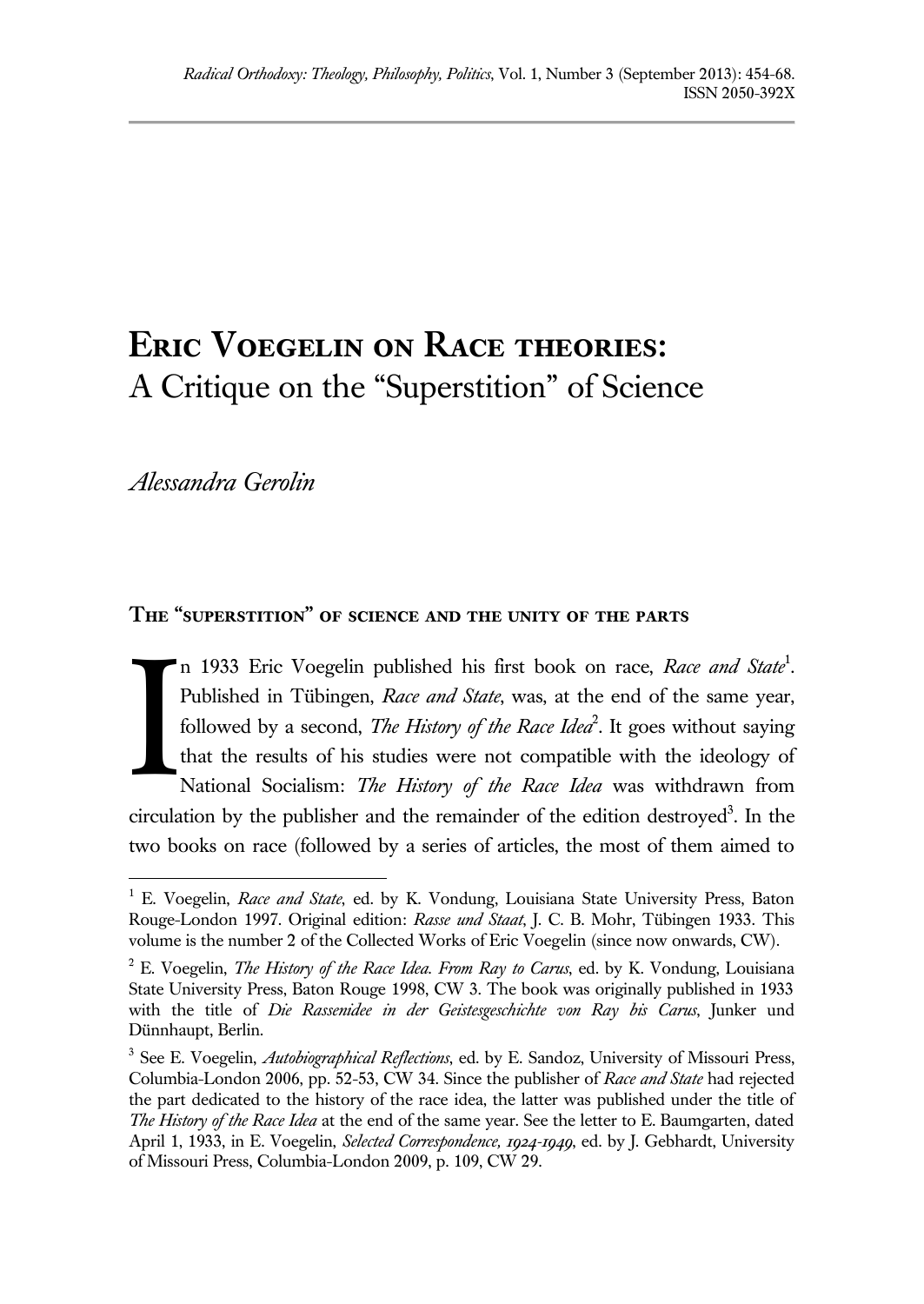further clarify their contents) the author – at that time still lecturer in political science and sociology at the University of Vienna – not only faced some of the most challenging issues of the day but offered an articulate reflection concerning the relationship between science and anthropology, the corporeal-psychic nature of man and political ideas.

In order to clarify the terms of the debate Voegelin underlines the importance of drawing a demarcation line between the concepts of race theory and that of race idea<sup>4</sup>: whereas the first claims to be a science, the latter belongs to politics, «[…] it is used by modern creeds, of the type of National Socialism, in order to integrate a community spiritually and politically»<sup>5</sup> . The first part of *Race and State* is dedicated to the analysis of theories, whereas the second is dedicated to race ideas. In this perspective we want to focus especially on the first topic, that of race theories, giving nevertheless – in the last part of this contribution – few hints concerning race ideas, in order to contextualize Voegelin's analysis.

In order to analyse the race problem Voegelin brings it back to the body-soul problem, thus inaugurating a field of investigation much deeper than the narrow one typical of contemporary race theories, which were self-satisfied to work mostly with «[…] a system of dogmas that, as we can see, is neither transcendentally shaken by philosophical anthropology nor deeply affected inherently by the course of biology and scientific anthropology»<sup>6</sup>. The perspective adopted by Voegelin, by contrast, made his reflection valid not only in the specific field of race, as it involves also a wider discussion on science, philosophical anthropology, society and politics. Voegelin's position against contemporary race theories (from the second half of the nineteenth century) is that they consist in a system based on superstition, and in particular on two dogmas: the first consists in believing that the only scientific method to be valid is the one provided by natural sciences; the second, that «science progresses steadily; the researcher is sufficiently equipped for his work if he is aware of the

 4 See Voegelin, *Race and State*, p. 13.

<sup>5</sup> E. Voegelin, *The Growth of the Race Idea*, in Id., *Published Essays, 1940-1952*, ed. by. E. Sandoz, University of Missouri Press, Columbia-London 2000, pp. 27-61 (the quotation is from page 27), CW 10. This essay was originally published in «Review of Politics» 2 (1940). See also T. W. Heilke, *Voegelin on the Idea of Race. An Analysis of Modern European Racism*, Louisiana State University Press, Baton Rouge-London 1990, p. 63.

<sup>6</sup> Voegelin, *Race and State*, p. 9.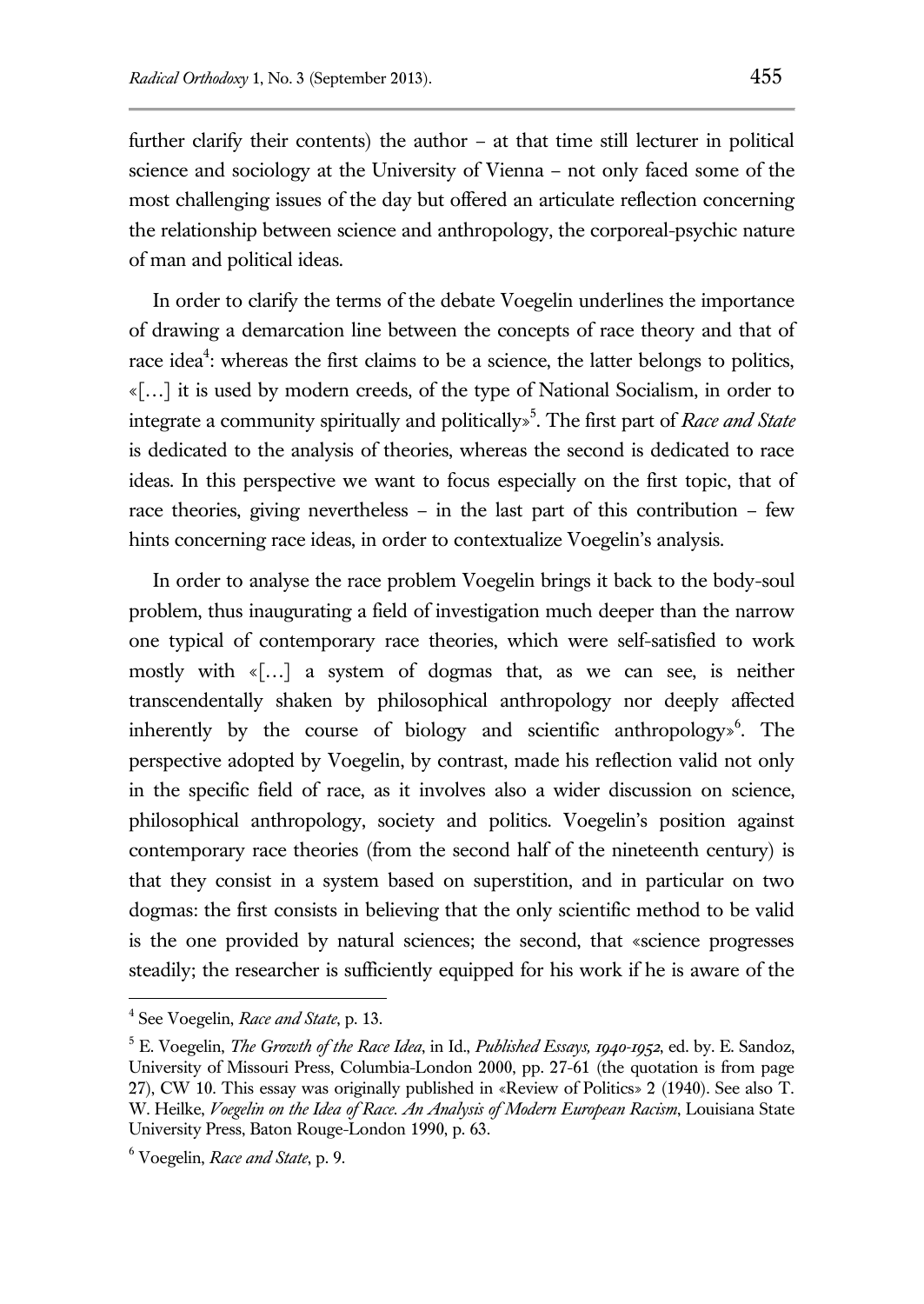problems currently facing his discipline, and he must proceed from this point on»<sup>7</sup> . What emerges from this context is a "superstition of science", «the peculiar nature of the problems presented by social symbols, mainly theological and metaphysical, was disregarded» – Voegelin says – as it can be noticed also by the fact that «[…] the creators of the new symbols of the nineteenth and twentieth centuries insist most fervently that what they produce is not a new social symbol, expressive of religious experiences at all, but science. [...]. The modern political race theorists insist that their judgments are scientific, even when they deviate quite obviously from the narrow path of science and indulge lustily in the invention of symbols and dogmas»<sup>8</sup>.

Concerning the specific contents of *Race and State* Voegelin's intention was to avoid both the dangers of, on the one hand, advancing the pretention of an ability to explain adequately an object of experience through abstract reasoning and, on the other hand, to leave the multiplicity unexplained and confused, using the same method to investigate objects characterized by a different nature<sup>9</sup>. Observing some fundamental human experiences, such as death, sleep, dream, fear, illness, skill, the purposeful control of actions, depersonalizing Dionysian ecstasy, mystical submersion in God, the spiritual self-involvement of meditation etc., Voegelin considers some of the most relevant theories concerning man's nature as a composite of matter and substances as soul, mind, intellect<sup>10</sup>: these theories are called "construction type" theories; according to them the unity of being results from the multiplicity of its elements. Voegelin's interest in construction types is due in particular to the exceptional case «[…] in which the principles are applied to the composition of a unified whole out of a part

<sup>7</sup> Voegelin, *Race and State*, p. 9.

<sup>8</sup> Voegelin, *The Growth*, p. 56.

<sup>9</sup> See Voegelin, *Race and State*, p. 10. In 1934 Voegelin published an article entitled *Rassenidee und Wissenschaft: Ein Beitrag zur Klärung*, «Kölnische Zeitung», Sonntagblatt, January 21, 1934, now translated as *The Race Idea and Science: a Clarification*, in Id., *Published Essays, 1934-1939*, ed. by T. W. Heilke, University of Missouri Press, Columbia-London 2001, pp. 13-16, CW 9. In that article Voegelin underlines the fact that «[…] prominent investigators of the race question fail to *adequately differentiate* […] between propositions of a scientific nature capable of withstanding scientific testing on the one hand and, on the other hand, propositions that we must deem to be an immediate expression of experience per se that cannot be scientifically either proved or disproved» (Voegelin, *The Race Idea and Science*, p. 13).

<sup>10</sup> See Voegelin, *Race and State*, pp. 19-20.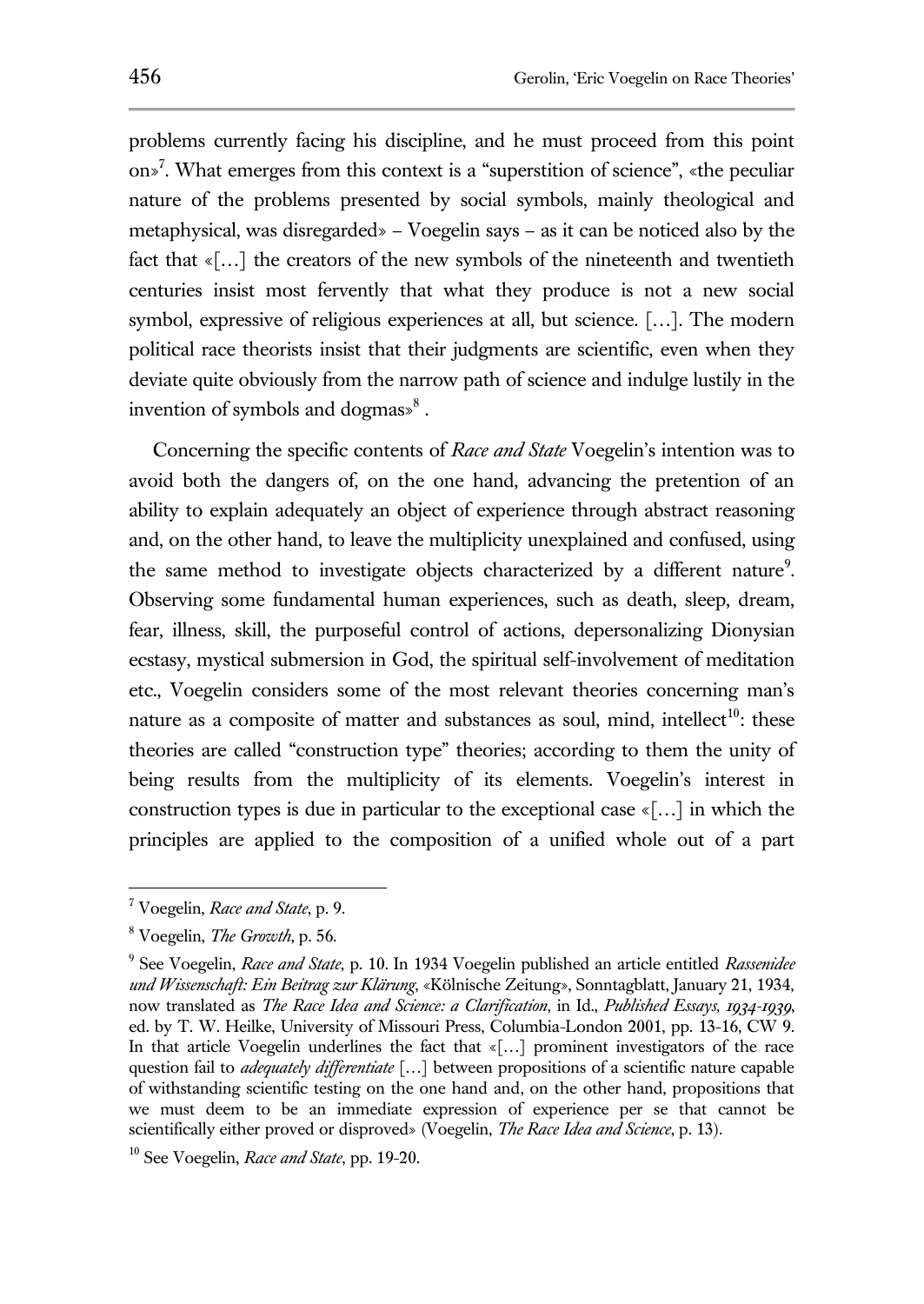considered specifically human and others considered subhuman»<sup>11</sup>. Examples of construction types are (1) the human being imagined as a form not already human in itself which becomes human through the addition of an essential element (isolation of one part); (2) the problems raised by this model lead to the construction principle of an intermediate link between parts considered heterogeneous (Descartes' pituitary gland, Scheler's volitive acts, Aristotle's passive reason and Kant's arbitrariness); (3) the "super-power" construction, which is intended to create «[...] a causal relationship between the parts of the whole human being. The phenomena of the essentially human sphere of the mind and those of the sub-human sphere are acknowledged in their reality, but the manifestations of the one realm are considered dependent variables of those of the other realm. The knowledge of one is the key to knowing the other, and ontically one is determined by the other»<sup>12</sup>. This construction is called "superpower" construction precisely because «[…] the autonomy of the classes of being» is replaced by «the heteronomy of one realm of being»<sup>13</sup>. The overarching unity of the two realms is the non-datum: the "objective and methodological unity" is then lost because «the problem of unity cannot be solved by positing the *pars* for the *totum*» <sup>14</sup>. Taking the distance from the "super-power" construction Voegelin maintains that «the unity of the parts therefore exists, and they can enter into a close connection, which presupposes that in their substance they are not totally alien to each other but can easily flow into each other and be amalgamated»<sup>15</sup>: such a connection – however – is not a subject that science can study because it does not pertain to the field of reality that can be measured through scientific instruments. The fourth case is the construction of the intellectual unity, to which I. H. Von Fichte come closest as he proposed a «[…] space- and duration-establishing soul [that] corporalizes itself and becomes perceptible to the senses through the organization of inorganic matter into its  $body<sup>16</sup>$  [the latter being intended as soul-body]). Even failing to give a rational

<sup>11</sup> Voegelin, *Race and State*, p. 23.

<sup>12</sup> Voegelin, *Race and State*, p. 28.

<sup>13</sup> Voegelin, *Race and State*, p. 29.

<sup>14</sup> Voegelin, *Race and State*, p. 30.

<sup>15</sup> Voegelin, *Race and State*, p. 30.

<sup>16</sup> Voegelin, *Race and State*, p. 32.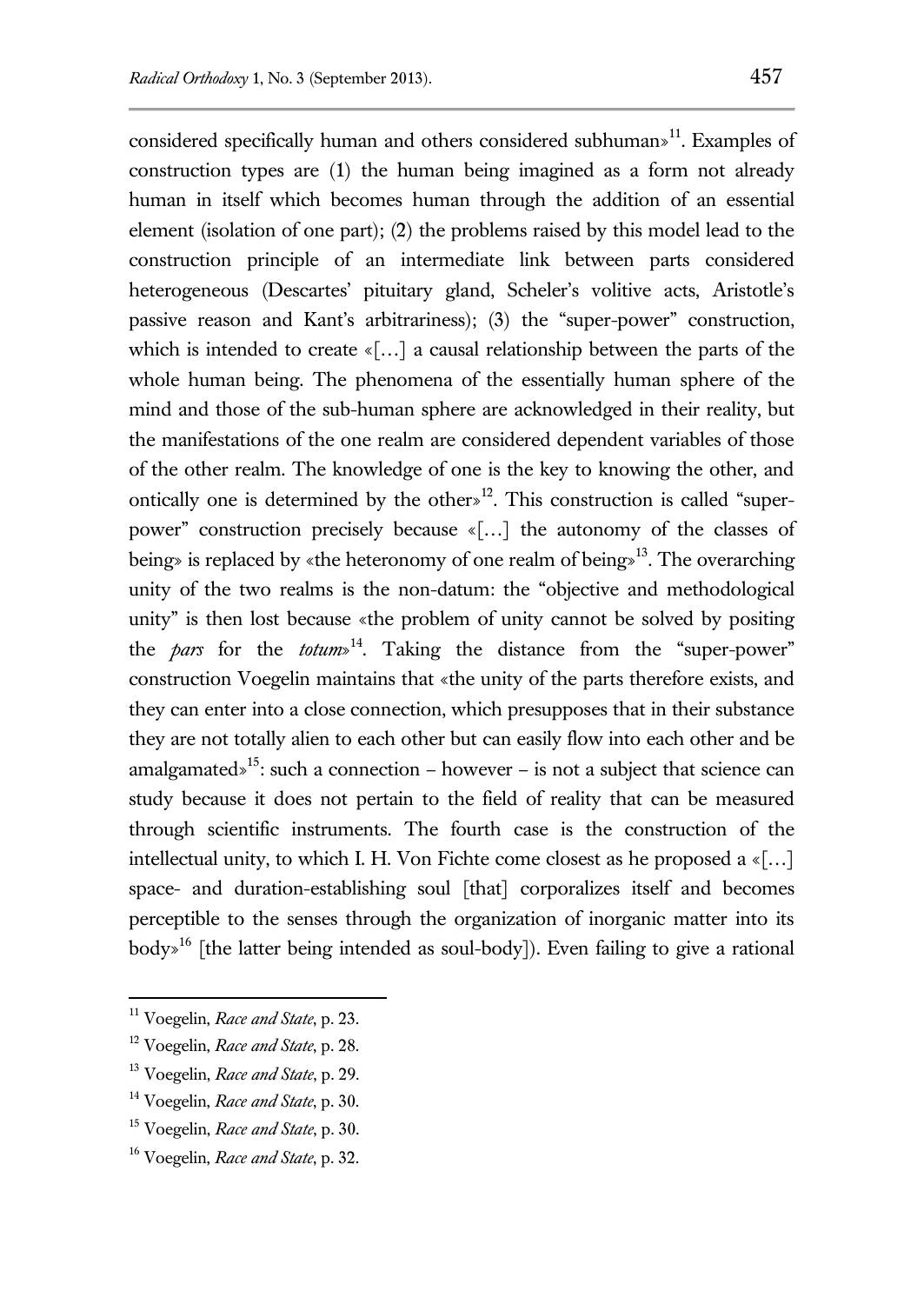systematisation of the fundamental experiences, his perspective is superior to the other construction types as it starts from an experience of unity and not from one of autonomy of the parts<sup>17</sup>. As Voegelin underlines, moreover, 'the mind is not simply a characteristic added to the animal form, giving man superiority over the animal, but it is a substance that is just as originally active as the animal soul: as the animal body is the complete expression of the soul proper to the species of the animal in question, so man's physical and psychological functions are the complete expression of the active mind'<sup>18</sup>. The speculation starting from the experience of unity draws a more favourable path for the purposes of a race theory of man: this perspective – Voegelin maintains – '[…] does not "solve" the body-soul problem but leaves untouched the experiences of the isolated existence of the parts of human totality and the possibility of experiencing each of these parts in itself with the means adequate to  $it<sup>19</sup>$ . Starting from these

premises Voegelin does not intend to deny the validity of physical anthropology as natural science (which aim consists in classifying man '[…] into racial types according to groups of traits» and to study «the transmission of physical traits and predispositions through heredity' <sup>20</sup>) precisely because animal nature is part of the total human existence and thus can be considered separately, at the same time – however – the result of physical anthropology cannot claim the right to be scientifically relevant for the mind. This perspective is considerably significant for Voegelin's thought as the Author himself underlines in the *Introduction* to *Race and State*, where he maintains that human race theory is affected by difficulties which come from the fact that «[…] the methods proper to one of the realms of being and applicable to a part of man are to be applied unjustifiably and impossibly to other partial spheres», so, if is it possible for physical anthropology to study man as animal, at the same time «it is impossible to make meaningful statements about the mental sphere on that basis»<sup>21</sup>.

<sup>17</sup> See Voegelin, *Race and State*, pp. 30-31.

<sup>18</sup> Voegelin, *Race and State*, p. 32.

<sup>19</sup> Voegelin, *Race and State*, p. 34.

<sup>20</sup> Voegelin, *Race and State*, p. 34.

<sup>21</sup> Voegelin, *Race and State*, p. 10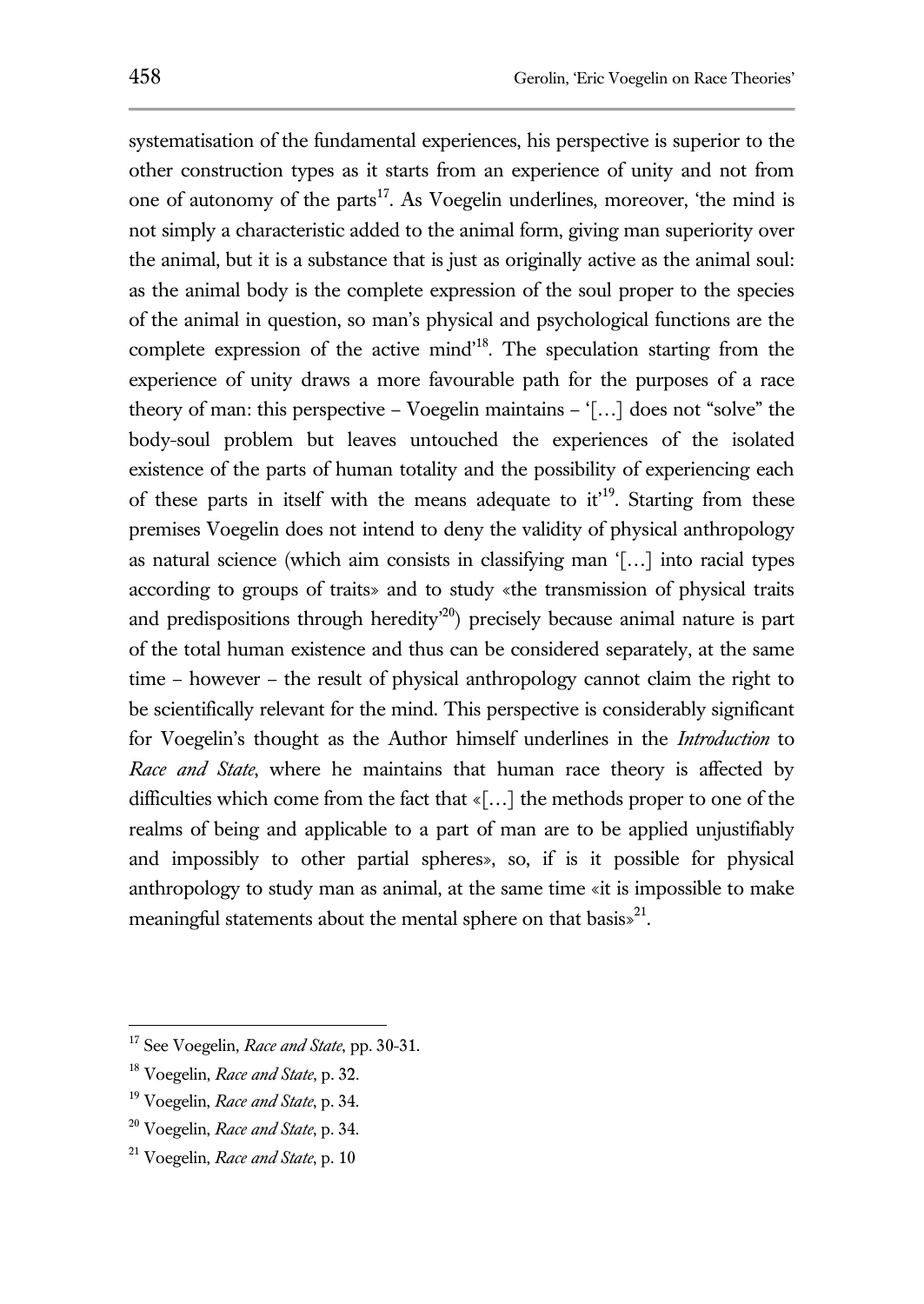As it emerges from these considerations, Voegelin's reflection on the topic of race is supported by a philosophical anthropology<sup>22</sup> mainly deriving from Max Scheler's thought, which Voegelin analyses, while taking a critical distance from the latter where he seems to advance inadequate solutions concerning the problem body-soul-mind<sup>23</sup>. Another author that plays an important role in shaping Voegelin's anthropological perspective at the time of *Race and State* and *The History of the Race Ideas* was Helmuth Plessner, professor of philosophy at the University of Cologne, who eventually migrated to the Netherlands in 1933. Plessner's philosophy was praised explicitly by Voegelin: according to Plessner (as the latter said in a very positive review of *Race and State*<sup>24</sup>) philosophical anthropology has to develop a concept of the human being able to consider the different levels by which the human being is constituted «[…] without making one of these layers the measure and explanatory basis for the others<sup>25</sup>.

#### **The Darwinist roots of race as biological unit**

In this context Voegelin's specific interest consists in clarifying «[...] the relationship of political race theory […] to the scientific and biological theory of race and species in the narrower sense of the term»<sup>26</sup>. In order to reach this goal Voegelin outlines the two main perspectives from which race, in contemporary age, is usually considered, that is either as biological or anthropological unit

<sup>22</sup> See *Editor's Introduction* to Voegelin, *Race and State*, p. XIV.

<sup>23</sup> See Voegelin, *Autobiographical Reflections*, pp. 66-67. Such an influence can be traced back to Max Scheler's book *Die Stellung des Menschen im Kosmos*, as Voegelin himself underlines in his *Autobiographical Reflections*: «I adopted at the time the philosophical anthropology of Max Scheler, as expressed in his recent publication *Die Stellung des Menschen im Kosmos*» (*Ibidem*). When Voegelin was working on classical philosophy he became more conscious of the limits permeating Scheler's philosophy that – however – early in the '30s was able to provide him with the necessary philosophical instruments to found an adequate anthropology.

<sup>24</sup> See «Zeitschrift für öffentliches Recht», 14 (1934), pp. 407-414.

<sup>25</sup> See *Editor's Introduction* to Voegelin, *Race and State*, p. XIX. For other reviews of the book see Eric Voegelin Papers, Hoover Institution Archives, box 54.

<sup>26</sup> Voegelin, *Race and State*, p. 37.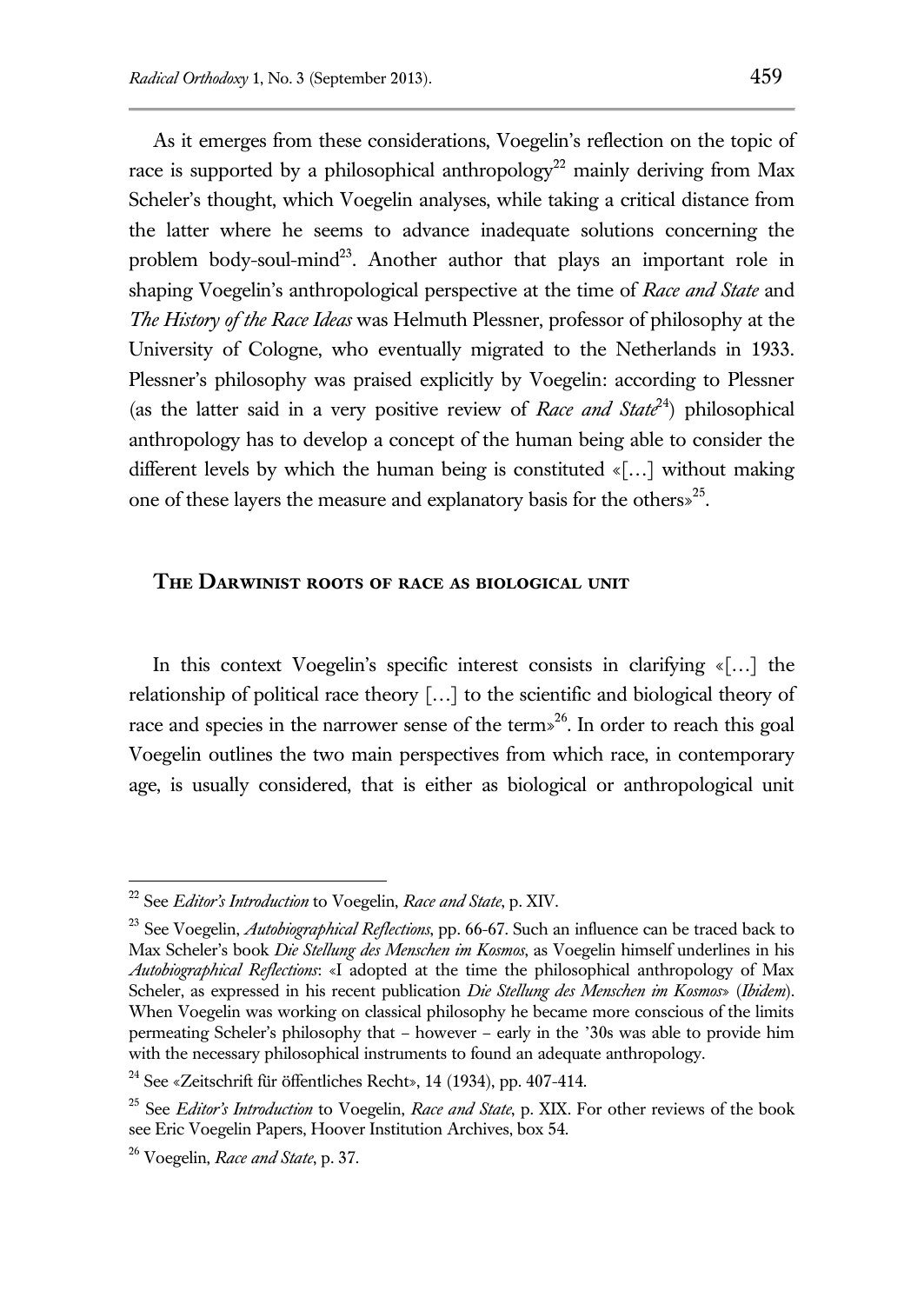(intended as physical anthropology)<sup>27</sup>. For pointing out the problematic aspect of the first concept (that of biological unit), Voegelin goes back to Darwin's theory of the origin of the species. His purpose is to familiarize with the debate on race and species, because – according to his view – Darwin's concept of individual and species is presumed by contemporary race theories. According to the author, «the attempt to classify humanity according to physical traits is reasonable because there are constants […] that follow Mendelian laws of heredity in their combination and separation when individuals of different types interbreed»<sup>28</sup>. According to Voegelin, Darwin's theory (whose success, in his opinion, is due to the fact that «Darwin depicts the organic world according to the model of the harmony of liberal society which constantly reproduces and maintains itself by eliminating what is unfit and retaining what is fit and useful»<sup>29</sup>) is characterized by an irremediable fallacy. The three thesis formulated by Darwin (variation, the struggle for existence, hereditability) – Voegelin says – are nowadays questionable. First of all, «the differences between living beings that are merely due to the individuation of a type (fluctuating variations) are irrelevant to the species problem» $30$ . Secondly, the premise of the theory of selection is that organisms are completely adapted to their environment, but this is not true. Even if organisms are sufficiently adapted to survive and reproduce in their environment, «[…] there is a gaping chasm between this minimum of adaptation and the empirically found species, and it is so wide that the major part of all traits and particularly those relevant for speciation find room in it.<sup>31</sup>. This is so true that moreover also supposedly harmful traits can become essential elements for surviving. Finally, heredity promises much more that it can maintain, «[…] since precisely traits acquired by individuals and perhaps due to adaptation are not transmitted to the offspring. As best we can determine today, all that can be inherited are certain variations, the so-called mutations that are

 $27$  In a letter to E. Baumgarten dated September 6, 1932 Voegelin, referring to the chapter on species in his book on race, says that «it is a risky business because I have to describe a number of biological problems for which I do not have even the knowledge of a dilettante», in Voegelin, *Selected Correspondence, 1924-1949*, p. 95.

<sup>28</sup> Voegelin, *Race and State*, p. 37.

<sup>29</sup> Voegelin, *Race and State*, p. 39.

<sup>30</sup> Voegelin, *Race and State*, p. 39.

<sup>31</sup> Voegelin, *Race and State*, p. 39.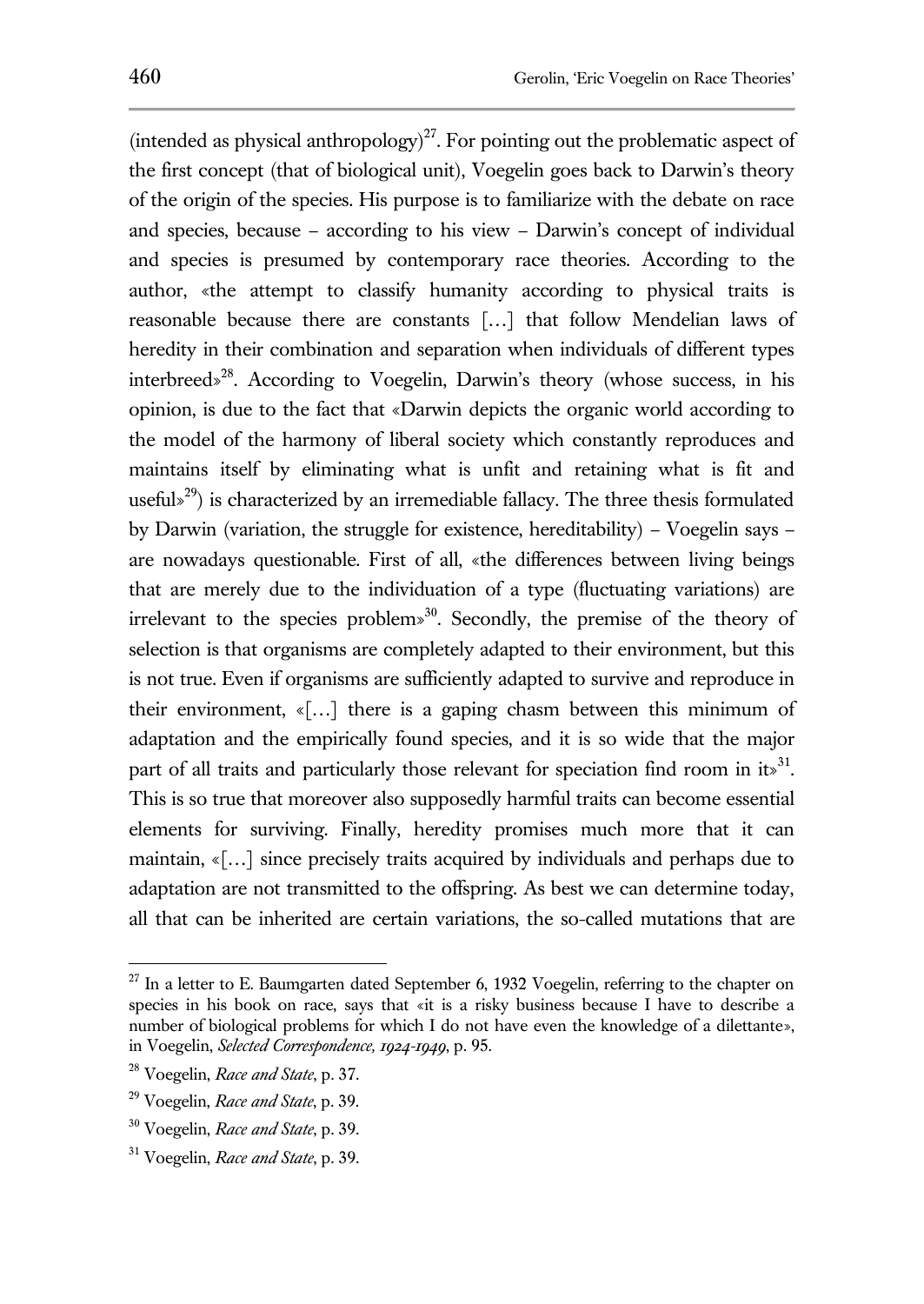due to a change of genetic structure, that is, a change in the genotype structure»<sup>32</sup>. Starting from these observations – Voegelin argues – even if we accept the theory of natural selection as valid, we cannot explain why fit variations develop and which ones will come about<sup>33</sup>. The same concept of "individual" as an indivisible entity (with an "interior" and an "exterior") – moreover – is a speculative-dialectical construction, as in biology a "pure" individual does not exist: individuals for Voegelin can be more easily assimilated to «[...] periodic knots in the continuous string of organic substances<sup>34</sup>. The same problem arises with race and species as «the same continuously existing organic substance that carries the determinants of the individual also contains those of the varieties, races, and species»<sup>35</sup>. Here the importance of Henry Bergson's philosophy for Voegelin's speculation is explicitly recognized by the author, in particular concerning Bergson's view of the individual that – even in the highest forms – is not self-contained, as its boundaries are fluid «toward its ancestors and descendants»<sup>36</sup>.

The mistake of identifying the "individual" drawing a demarcation line between what it is "interior" to him and "exterior" emerges also from the fact that the genotype, in order to be affected by the environment, has to be predisposed to be changed by that specific kind of environment. Thus, Voegelin

<sup>32</sup> Voegelin, *Race and State*, p. 39.

<sup>33</sup> See Voegelin, *Race and State*, p. 40.

<sup>34</sup> Voegelin, *Race and State*, p. 41. The theory of heredity – Voegelin explains – «[...] locates the internal determinants of the organic forms in the germ cells. However, the germ cells, too, are not the final resting place, for they – in one of various methods of reproduction – derive from other cells in other individuals. Thus, in this quest for origins we cross the boundaries of the individual and penetrate to the parental individuals; as a result, the image of interior and exterior, which is based on the single individual taking up space, becomes meaningless» (*Ibidem*).

<sup>35</sup> Voegelin, *Race and State*, p. 43. See also T. Heilke, *The Philosophical Anthropology of Race: a Voegelinian Encounter*, in *Occasional Papers*, hrsg. von P. J. Opitz - D. Herz, Eric-Voegelin-Archiv Ludwig-Maximilians-Universität, München März 2000, pp. 34-37.

<sup>36</sup> Voegelin, *Race and State*, p. 42. See H. Bergson, *L'évolution créatrice*, 1907. Voegelin, after having spent two years in America through a fellowship granted by the Rockefeller Foundation, could study in Paris for one year thanks to an extension of the same fellowship. At that time he was not attracted by Bergson (even if he had already read *Matière et mémoire* and the *Essai sur les données immédiates de la conscience*). His interest in Bergson only grew with the pubblication of his *Les deux sources de la morale et de la religion* in 1932 (see Voegelin, *Autobiographical Reflections*, p. 63).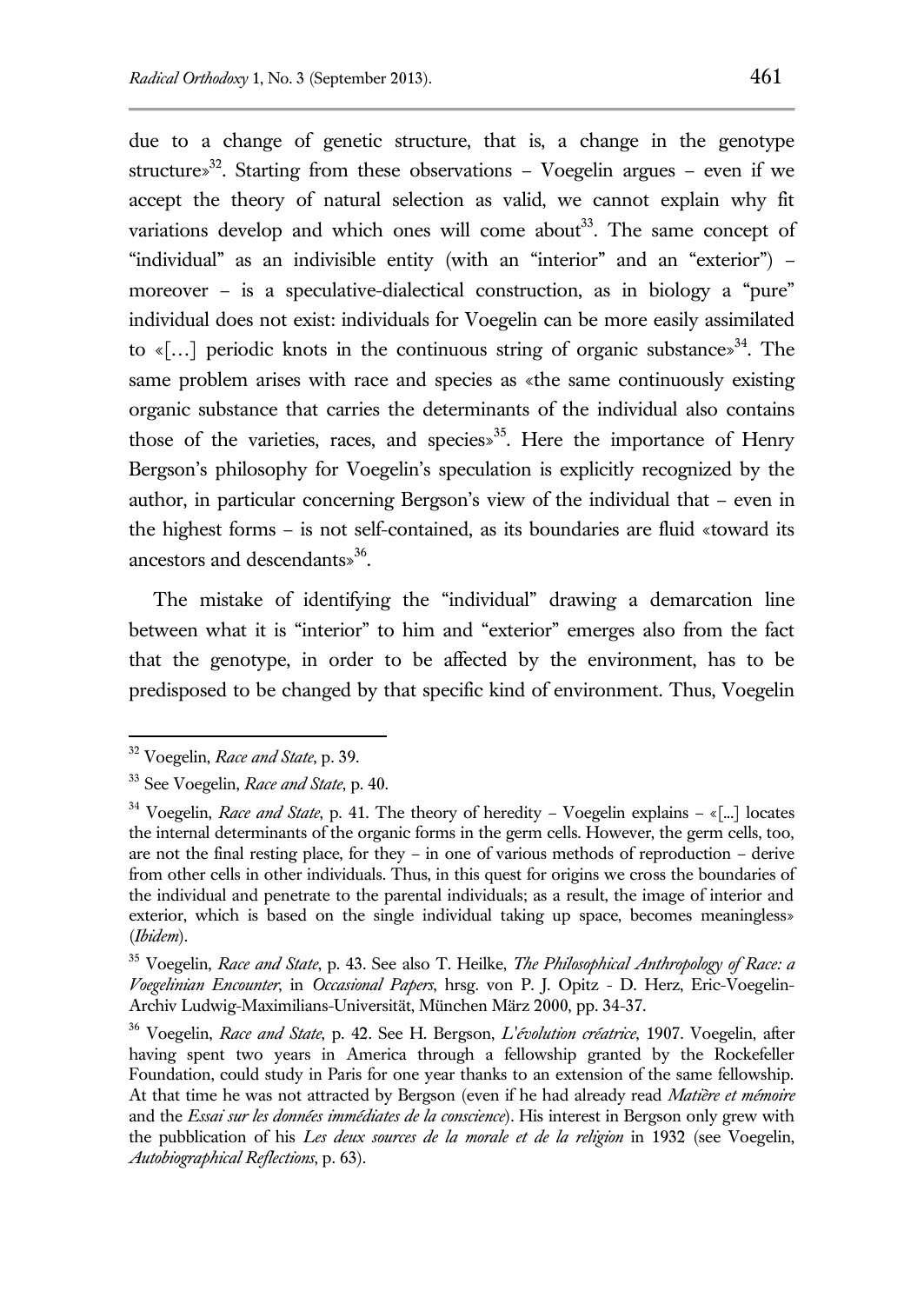maintains, «both the constancy of the type and its variation are functions of the structure of the organic substance in its development within an environment»<sup>37</sup>. From this perspective the theory of general variation among individuals comes to be unreasonable, as individuals tend to vary only in similar and few directions. Moreover, «the great majority of these variations fluctuates […]; they are not transmitted. Only a very few variations, occurring suddenly and unpredictably, – Voegelin underlines – the so-called mutations, represent genuine structural changes in the organic substance […] and are preserved in further individuation»<sup>38</sup>. Mutations, however, are only slightly affected by the external environment. Instead of the theory of the general variation proposed by Darwin, Voegelin supports theories of biologists who argue that «[…] it is the attribute of organic substance to mutate in a particular direction and only in that direction and that the existing species are stages in the process of mutations<sup>39</sup>. Among them Voegelin considers Carl Nägeli, G. H. Theodor Eimer, Hans Driesch and Heinz Woltereck. According to Woltereck, who elaborated the reaction-norm theory, «the species is defined as the unity of all the individuals connected by the same mode of reaction […]. Thus, the unit in the system of biology is not the pure line […] that is, a group of individuals distinguished from all others by a single hereditary factor – but a group of individuals that in addition to its constant constitution also exhibits a specific complex of plausible factors. These plausible factors are the changes in the constant character of the species that appear as variations in its developmental phases $*$ <sup>40</sup>. For Voegelin, consequently, this condition makes impossible to establish pure lineages that can function for classifying men. The outcome of these observations is that race as biologic unity is a problematic concept: the supposed "purity" – thus  $-\infty$ [...] remains always questionable because the purity of the hereditary factors can be assessed only by their effect on the external traits we can control. That they are actually identical in regard to all their genes cannot be proven<sup> $41$ </sup>. Voegelin – who, however,

appreciates Darwin's studies as a naturalist – maintains that  $\langle \dots |$  the history of

<sup>37</sup> Voegelin, *Race and State*, p. 44.

<sup>38</sup> Voegelin, *Race and State*, p. 44.

<sup>39</sup> Voegelin, *Race and State*, p. 45.

<sup>40</sup> Voegelin, *Race and State*, p. 51.

<sup>41</sup> Voegelin, *Race and State*, pp. 54-55.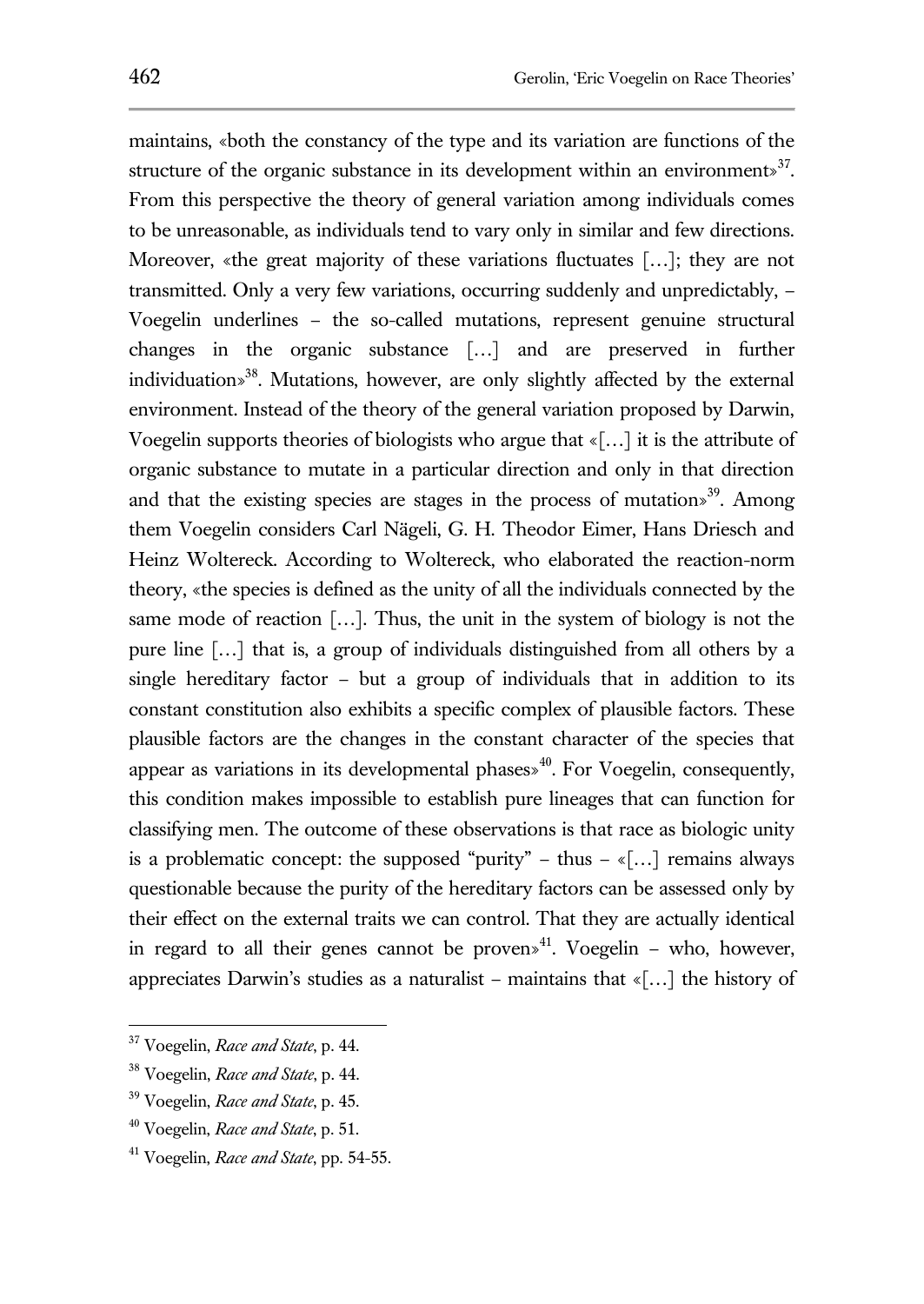biological *theory* since Darwin is the history of a fiasco», not because the theory of evolution is imperfect, but because constitutively it cannot do more than describing «[…] the external circumstances under which one form changes into another; nothing can explain the fact that a substance exists that has form or is capable of changing into another – here we confront the phenomenon we must accept unexplained»<sup>42</sup>. For Voegelin life as a whole is, and will be always a mystery. If we pretend to «[…] reduce the phenomenon of life to the laws of nonliving nature»<sup> $43$ </sup> we commit the mistake of trying to explain the inexplicable. As the Author underlines in the *Introduction* to *The History of the Race Idea*, «we must keep in mind that the laws of heredity are laws concerning the conservation of the form; the living form as such and the phenomenon of its invariance, by which the species is formed, are simply taken as givens, and research looks for the rules of hereditary succession for the form's components within the scope of these givens». As such, the laws of heredity have a scientific value not as laws of "living forms", but only as «[…] rules of their material reconstitution in individuals of the same form $\frac{1}{4}$ .

### **Man as anthropological unit: the "inextensive" law**

Concerning race as anthropological unit (where anthropology is here intended as natural science) Voegelin underlines the danger of applying basic concepts elaborated by biologists for animals and plants to human beings, because «[...] human beings are not merely beings of nature, and their physical aspect in its group formation and selection is also determined by the higher principles shaping the formation of societies and states»<sup>45</sup>. Considering the theories of various anthropologists, only in the case of Kurt Hildebrandt we can see the question of the body as basis of community and the State avoiding to embrace a reductive perspective (as the one shaped «[…] by the misapplication

<sup>42</sup> Voegelin, *The History of the Race Idea*, p. 20.

<sup>43</sup> Voegelin, *The History of the Race Idea*, p. 21. See also Heilke, *Voegelin on the Idea of Race*, pp. 67-80.

<sup>44</sup> Voegelin, *The History of the Race Idea*, pp. 20-21.

<sup>45</sup> Voegelin, *Race and State*, p. 62.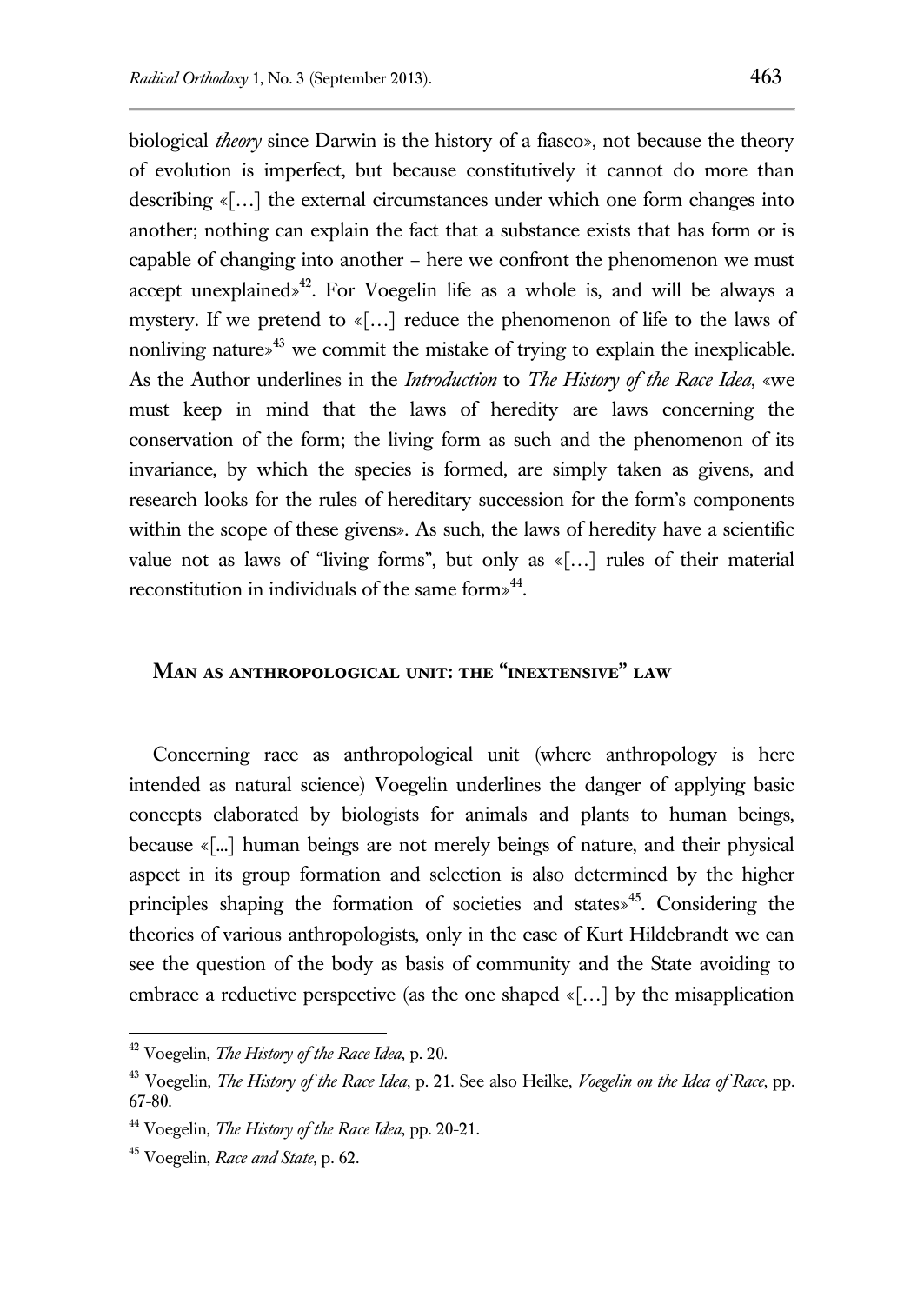of scientific categories in the realm of the human spirit»), but  $\kappa$ [...] by breeding man to a norm of the body that can absorb, preserve and keep alive the spirit of community $\mathcal{L}^4$ <sup>46</sup>. This judgment entails a detailed examination concerning the problem of the "soul-characteristics" and their "transmission": since the human spirit is human and not disembodied «[…] we will always have reason to state that man as a whole is involved in the process of the succession of generations and that all his traits, including spiritual ones, are related to so-called hereditary  $transmission*<sup>47</sup>$ . However these considerations – unlike race theories contemporary to Voegelin – do not involve any fatalism: any kind of so-called "fatality", moreover, cannot be proved through scientific arguments and «[…] a judgment claiming the dependence of the phenomenon of spirit on bodily processes would […] be a statement about the ontology of the real that can in principle not be supported by experiences $\delta^{48}$ . The experience of man, from an anthropological point of view – Voegelin reasserts – is to have «[…] *one* reality of being with two aspects – that of the mind and that of the body $\frac{1}{2}$ . At the same time, on the other hand, every thought, every insight is «[…] paralleled by a series of physical processes<sup>50</sup>. Avoiding any kind of reductionism Voegelin states that «our body is not only a passive recipient of impressions from the environment but also an active center of gestures and actions […]. Our body is open to the world not only passively, accepting intrusions, but also actively, reaching out. Conversely, the human mind is not pure activity, not only a center and source of action and power working upon the outside, […] it is also passive, receptive. […]. If we take as our premise this deeper insight into the essence of body and mind, it becomes very difficult, if not impossible, to illustrate the relationship between the two areas as two aspects of the same stream of

 $\overline{a}$ 

<sup>49</sup> Voegelin, *Race and State*, p. 66.

events» $^{51}$ .

<sup>46</sup> Voegelin, *Race and State*, p. 63.

<sup>47</sup> Voegelin, *Race and State*, p. 65.

<sup>48</sup> Voegelin, *Race and State*, p. 65.

<sup>50</sup> Voegelin, *Race and State*, p. 66.

<sup>51</sup> Voegelin, *Race and State*, p. 68.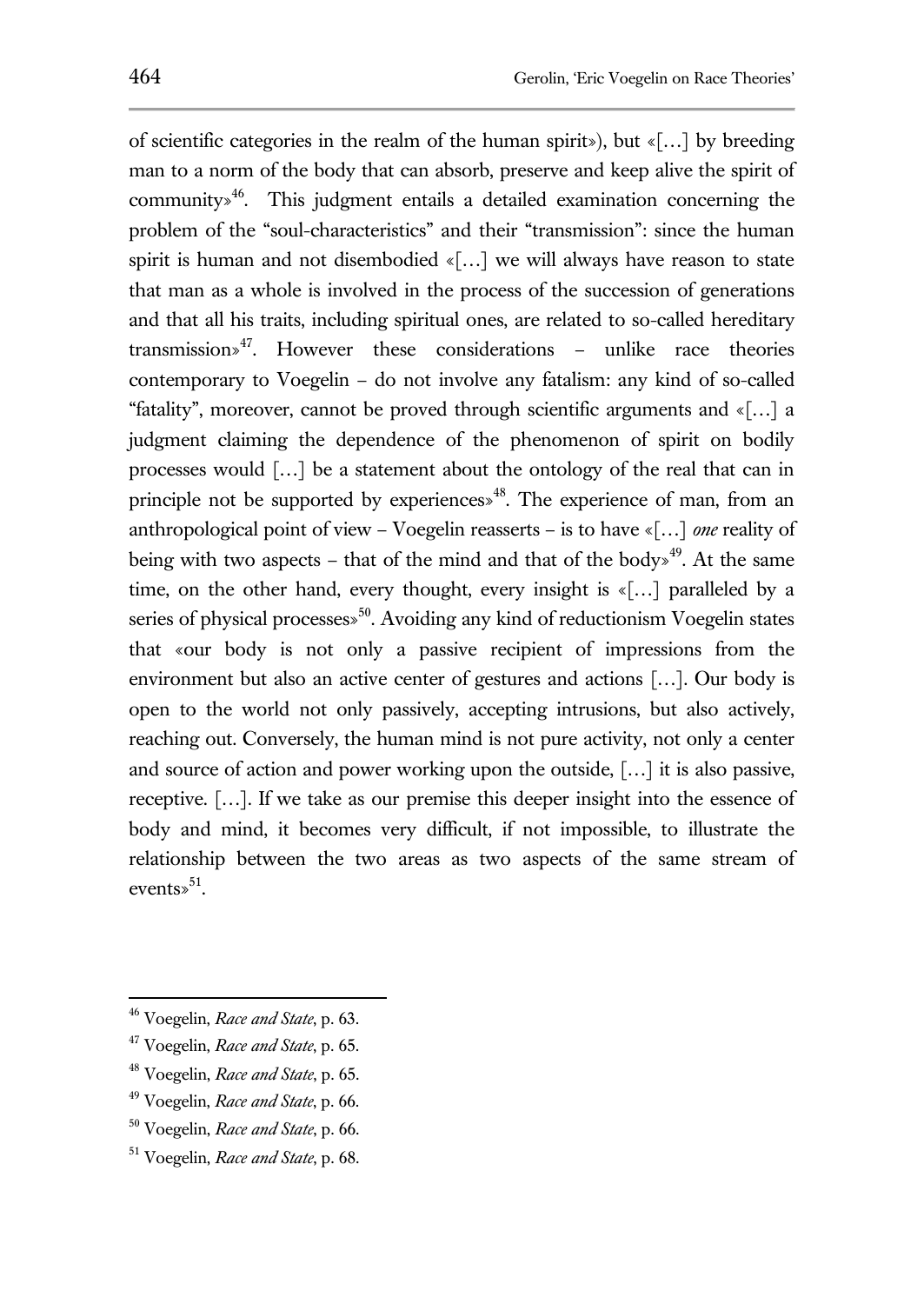According to Voegelin what sciences can grasp about heredity are only the processes of reproduction, but not what Voegelin calls the "inextensive"  $law^{52}$ , that is supposed to show the creative link between the various degrees of constancy and the genetic structure: «Empirically speaking, we see, on the one hand, the traits recurring with various degrees of constancy and, on the other hand, the mechanism of reproduction down to the genetic structure – theoretically, everything is wide open: we can just as easily believe that all the traits of an individual are completely determined as that an unknown power intervenes at each moment of conception, as that a life force whose general mode of action is predetermined newly fills a sphere of freedom in the formation of every individual, or as many other possibilities. But we must not deceive ourselves into believing that any of these assumptions has anything to do with science»<sup>53</sup>. According to Voegelin, therefore, the failure of the theory of evolution lies in the fact that it was supposed to explain « […] the origin of species out of other species»<sup>54</sup>, but – even assuming the validity of natural selection – what the theory of evolution is able to explain is only the selection of fit variations.

Voegelin, in his discernment of Darwin's theories, has been probably deeply influenced by the outcomes of the natural selection when the latter has been applied to the human beings, as it emerges from his consideration of Francis Galton's work, who – according to Voegelin –, in 1869, had already elaborated a theory containing «[…] all the elements necessary for the further political development of social hygiene on a Darwinian basis»<sup>55</sup>. However, in Voegelin's critique we can envisage a tendency very common in contemporary pseudoscientific theories, namely the attempt to explain the phenomenon of life through the dissection of specific aspects of it, or the tendency to explain the phenomena of soul and mind through biology, labelling such an "explanation" as a scientific proposition, whereas, in reality, it is a statement concerning ontology and theology. As Voegelin maintains reflecting on the race doctrine, «one of the most deplorable consequences of the nineteenth-century cult of science is the

<sup>52</sup> Voegelin, *Race and State*, p. 70.

<sup>53</sup> Voegelin, *Race and State*, p. 70.

<sup>54</sup> Voegelin, *Race and State*, p. 40.

<sup>55</sup> Voegelin, *Race and State*, p. 209.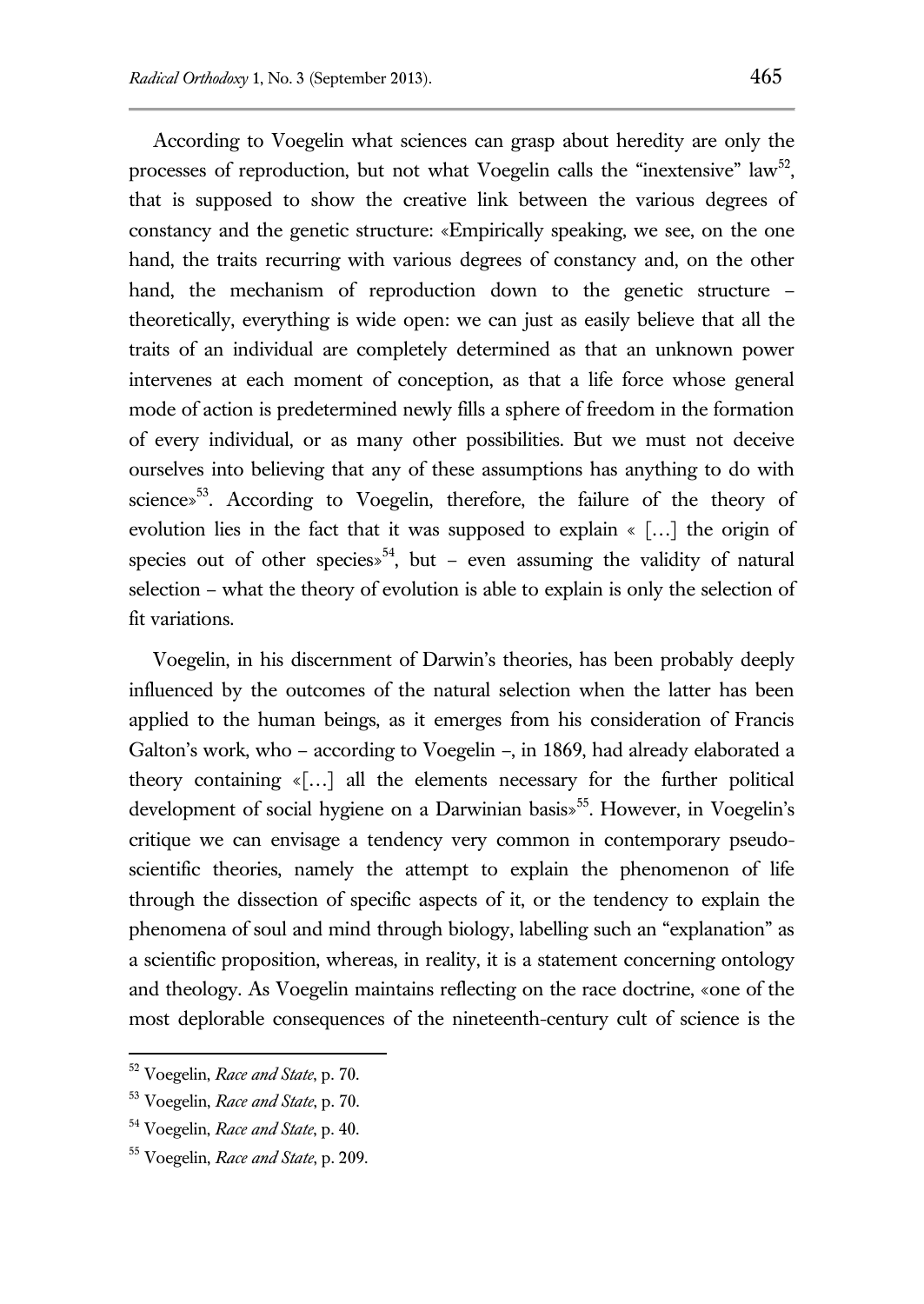superstition that everything in this world can be proved "scientifically". In this comes to the fore a weakness of the personal encounter, a lack of trust in it, a flight from psychic reality. Everyone must bear *responsibility* before community and history for his personal encounters and the convictions and attitudes that spring from them. Pretending that these convictions are scientific propositions is an abrogation of responsibility […]. Hence what we demand is more realism, more tidiness, more responsibility, and less escapist yearning for a refuge behind pseudoscientific propositions that absolves us of responsibility»<sup>56</sup>.

#### **The origins of the race idea**

It is precisely the kind of responsibility advocated by Voegelin that leads him to draft the historical and cultural development in which the race theories emerge. Race theories do not spring up from the fantasy of some eccentric scientist, but have been shaped within a specific context, that emerges analysing the origin of race ideas as body ideas. Race idea – Voegelin argues – is a political idea which does not draw a mere description of reality, «[…] does not attempt to describe social reality as it is, but it sets up symbols, be they single language units or more elaborate dogmas, that have the function of creating the image of a group as a unit. […]. What welds the diffuse mass of individual life into a group unit are the symbolic beliefs entertained by the members of a group<sup> $57$ </sup>. Not any aspect of reality, however, can be used as starting point for creating symbols: only «[…] certain basic universal experiences regularly tend to become the material starting point from which the transformation into a symbol begins $\frac{1}{2}$ <sup>58</sup>. Taking the example of the symbol of a biological unit by descent, Voegelin shows that it is based on an element of reality but it cannot describe it (within a family, for example, the parents are not blood relatives, therefore the symbol of family relations as blood relations is not valid from a cognitive point of view).

<sup>56</sup> Voegelin, *The Race Idea and Science*, pp. 15-16.

<sup>57</sup> Voegelin, *The Growth*, p. 28.

<sup>58</sup> Voegelin, *The Growth*, p. 28.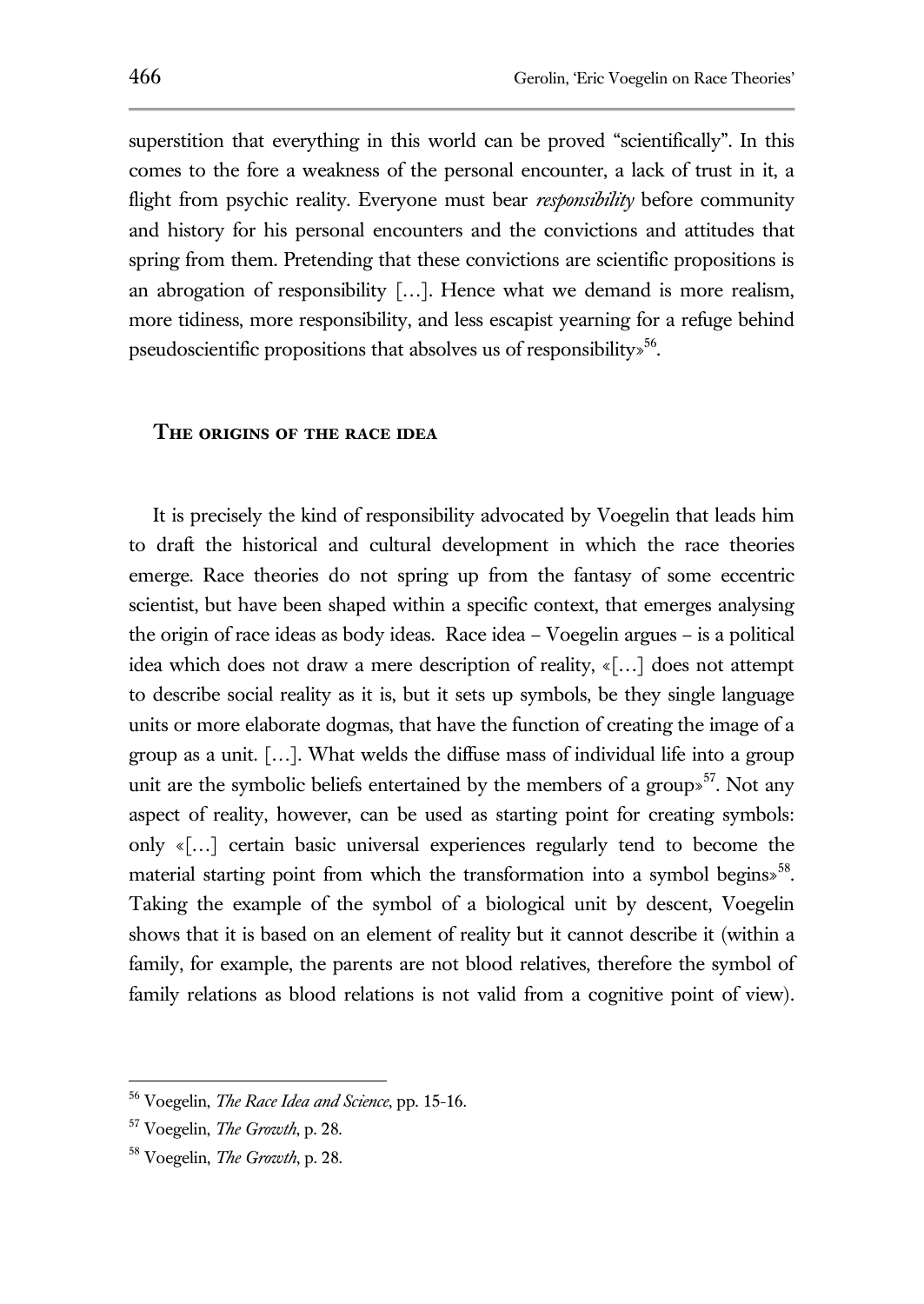The element in question is used to represent «[…] a diffuse field of reality as a unit» $^{59}$ .

In 1933, however, Voegelin did not make use of the term "symbol". A similar concept was indicated by the term "idea". In *Race and State* Voegelin intended to discuss body ideas «[…] as one of the elements producing political communities» $60$ : it is precisely because person and community are grounded in the body, that among political ideas "body ideas" are so important and coconstitutive of the reality of the State<sup>61</sup>. The race idea – Voegelin argues – belongs to the class of body ideas: «by a *body idea* we understand any symbol that integrates a group into a substantial whole through the assertion that its members are of common origin, and any symbol that has used in its evolution a body idea in the stricter sense, however far the transformation may have gones  $62$ . The major cases of body ideas according to Voegelin are the Greek *polis*, the Kingdom of Christ, the modern race idea. The latter emerged when the body idea of the Kingdom of Christ was superseded by a "mystical" idea: subsequently, «even though the idea of reason still preserves the universalism inherent in Christianity, it is obvious that once the problem of community is reduced to the problem of finding a spiritual bond, new symbols may arise that do not cover all mankind but only particular groups, as in the case of the national spirit idea or the idea of the workers' class<sup> $63$ </sup>. In this sense the race-symbolism presupposes the symbolism of the mystical body, and precisely a non-Christian anthropology, in which the existence of the single person is not determined by his relationship to God but by his «[…] status as a member in relation to a particular

<sup>59</sup> Voegelin, *The Growth*, p. 29.

<sup>60</sup> Voegelin, *Race and State*, p. 1. Concerning the problems of the idea of the State and the form of the State, Voegelin says what follows: «[…] I support the thesis that the so-called forms are ideas, once again with the trenchant sense of *models*, and indeed models with a specific content, in which the reality of the political community is built up for the members of the political community. These ideas of the State are not a science of the State but an essential part of the reality of the State itself. The contents of these State ideas essentially originate in the fundamental human experiences already mentioned – they are ideas pertaining either to persons or to communities» (Voegelin, *Race and State*, p. 4).

<sup>61</sup> See Voegelin, *Race and State*, p. 5.

<sup>62</sup> Voegelin, *The Growth*, p. 30.

<sup>63</sup> Voegelin, *The Growth*, p. 37.